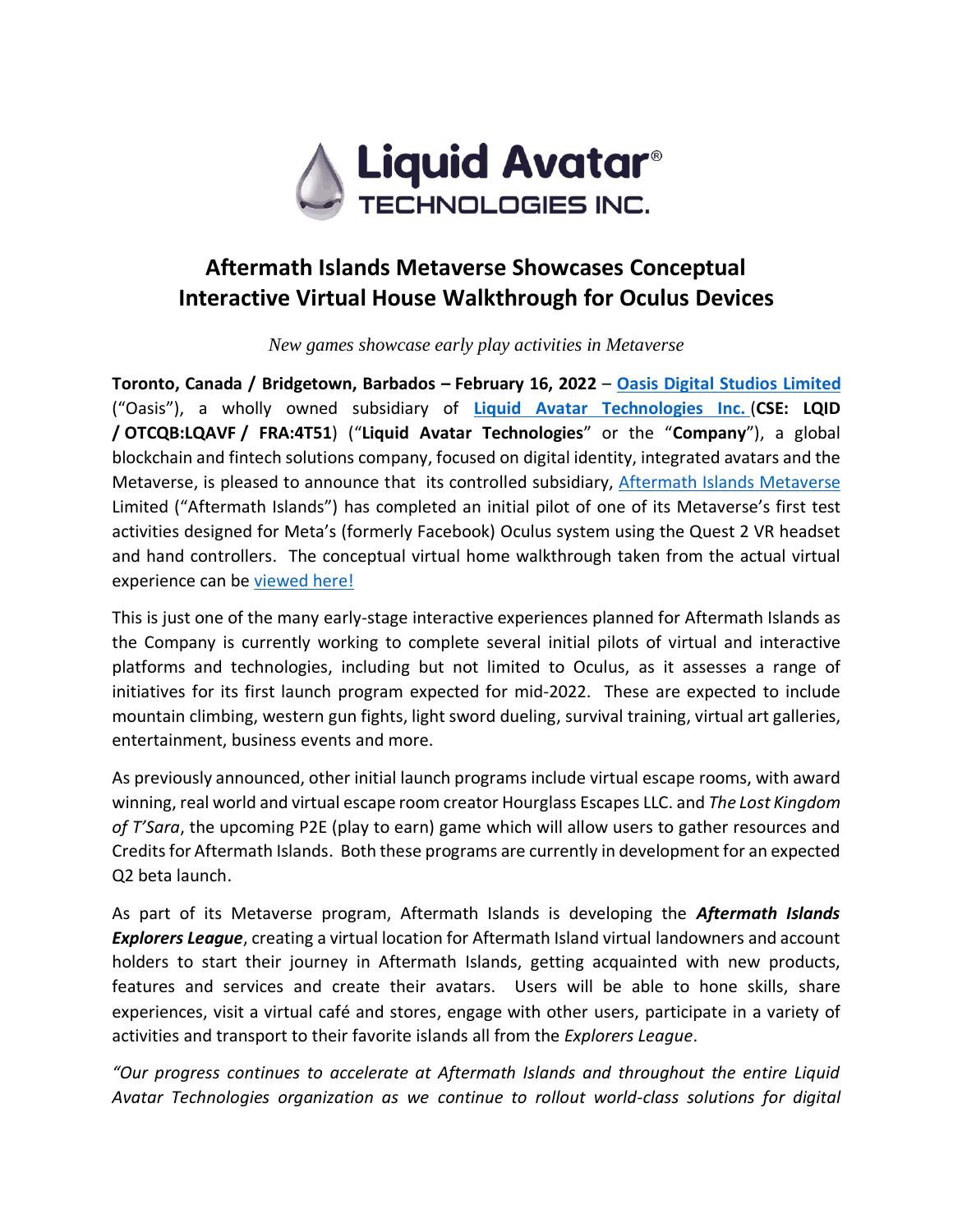*identity, avatars, NFTs and the Metaverse," said David Lucatch, CEO Liquid Avatar, Managing Director Oasis Digital Studios Limited & Aftermath Islands Metaverse Limited. "The completion of our virtual pilot for the Oculus platform is a milestone activity as we move forward with the development and first phase launch of Aftermath Islands Metaverse."*

In addition to its recently announced premium virtual islands, Fab Island and Vegas Island, additional premium theme islands are planned for release. Aftermath Islands Metaverse is working with brands and agencies and welcomes the opportunity explore partnerships that will create new and interactive virtual experiences for players.

## *For information on Aftermath Islands and to receive updates from Oasis Digital Studios, please [click here](https://share.hsforms.com/1bSgqjoO8SjmF58FU9WhPyA4rqa5)*

*If you would like to join our mailing list and receive updates from Liquid Avatar Technologies, please [click here](https://hello.liquidavatar.com/liquid-avatar-updates)* 

## **About Aftermath Islands Metaverse Limited – [www.aftermathislands.com](https://aftermathislands.com/)**

Aftermath Islands Metaverse Limited is a Barbados corporation which is 50% owned and is controlled by Oasis Digital Studios Limited, a wholly owned subsidiary of Liquid Avatar Technologies Inc.

Aftermath Islands as first described in the initial whitepaper published in 2017 and then subsequently updated, was based on the premise of a water-world with islands that represented destinations in a global virtual game. Since then, the Aftermath Islands metaverse has evolved and now represents exciting themed based islands, communities, and estates where players can experience a wide range of adventures and opportunities.

In Aftermath Islands' virtual world, users can buy, develop, trade, and sell Virtual Land (VL), property and assets, like buildings, crafted items, transport, and other items all through NFTs, a non-fungible token that represents the ownership of virtual and other assets. Each plot or parcel of VL is unique and owners get to choose what content they want to publish on their VL. This can range from simple scenery and structures to an interactive game, store, warehouse, dwelling, facility, or destination. Users can purchase VL as well as all other goods and services in Aftermath Islands with CREDITS, the current code name for in-game currency, fiat and other authorized currencies, coins, and tokens.

Aftermath Islands is a shared virtual world, much like the Metaverse described by author Ernest Cline in his science-fiction novels *Ready Player One and Ready Player Two*. Expected to launch mid-2022, Aftermath Islands will allow users to connect and interact with each other, create content, craft, participate in activities and quests and play games. Aftermath Islands will have a virtual economy where users can engage in a myriad of in-world economic transactions as well as monetize the content, items, quests, and applications they build.

For more information about Aftermath Islands, please visit [www.aftermathislands.com](https://aftermathislands.com/)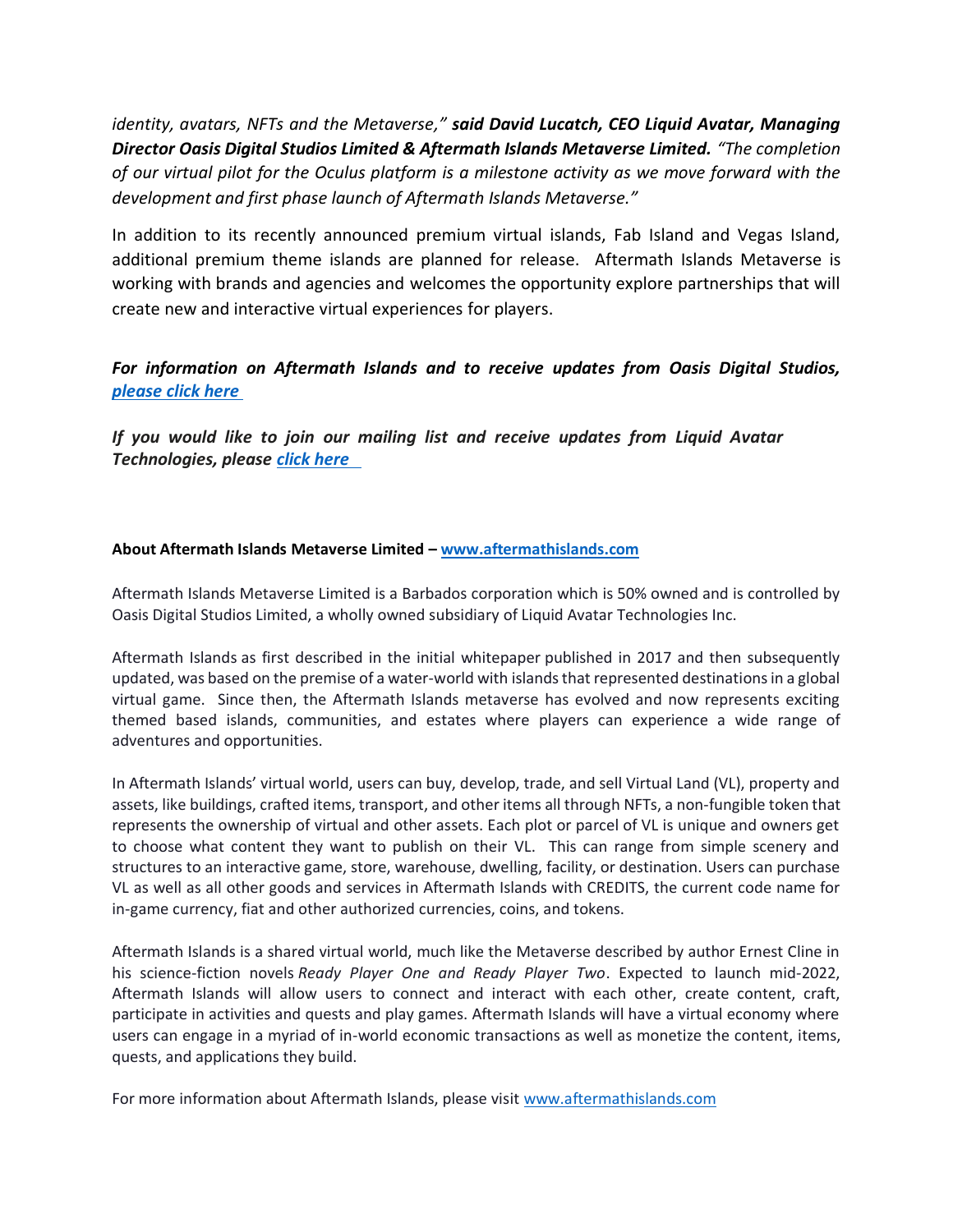#### **About Oasis Digital Studios Limited – [www.oasisdigitalstudios.com](https://oasisdigitalstudios.com/)**

Oasis Digital Studios Limited ("Oasis") brings together leading individuals and organizations in blockchain technology, computer graphics, augmented reality, entertainment, art, sports, gaming, music, media, comic book, memorabilia, and pop culture arenas to support the fast-paced and growing digital collectible and NFT marketplace. The Oasis business model is to create storytelling, experiential and collectible partnerships with artists, sports personalities, talent, brands, and commercial enterprises to create digital offerings and digital / physical product programs via digital collectibles and NFTs. Oasis uses multimedia, cinematics, animations, and other techniques to create unique products together with the latest Augmented Reality and virtual technologies to tell the Artist and Talent stories providing immersive experiences for Digital Collectibles and NFTs. The Oasis AR Enhanced NFT experience, powered by ImagineAR, will be available exclusively through the Liquid Avatar Mobile App, which features the ability for users to create digital icons that allow them to manage, control and create value from their biometrically verified digital identity, and is available on Google Play and in the Apple App Store.

### **About Liquid Avatar Technologies Inc. – [www.liquidavatartechnologies.com](https://liquidavatartechnologies.com/)**

Liquid Avatar Technologies Inc. focuses on the verification, management and monetization of Self Sovereign Identity, empowering users to control and benefit from the use of their online identity.

The Liquid Avatar Mobile App, available in the Apple App Store and Google Play is a verified Self Sovereign Identity platform that empowers users to create high quality digital icons representing their online personas. These icons allow users to manage and control their digital identity and Verifiable Access and Identity Credentials, and to use Liquid Avatars to share public and permission based private data when they want and with whom they want.

The Liquid Avatar Verifiable Credentials Ecosystem (LAVCE) has been developed to support all participants in a digital credential ecosystem, including the Holder, Issuer and Verifier, using state-of-the-art blockchain and open standards technologies initially as a node on the Indicio Network. The Company is a voting and steering committee member of the Trust over IP Foundation, founding and steering committee member of Cardea, a Linux Foundation Public Health project, member of the Good Health Pass collaborative, DIACC, the Covid Credentials Initiative ("CCI"), The Linux Foundation and a founding member of the Lumedic Exchange.

The Company has a suite of early-stage revenue generating programs that support the Liquid Avatar Mobile App program, including KABN KASH, a cash back and reward program that has over 500 leading online merchants and is working to release its own branded network payment card.

The Company's subsidiary, Oasis [Digital Studios,](https://oasisdigitalstudios.com/) is a creative and development agency that supports a wide range of artists, talent, and enterprises with Non-Fungible Token (NFT) solutions and has acquired 50% and control of the [Aftermath Islands](http://www.aftermathislands.com/) Metaverse program.

Liquid Avatar Technologies Inc. is publicly listed on the Canadian Securities Exchange (CSE) under the symbol "LQID" (CSE:LQID).

The Company also trades in the United States, on the OTCQB under the symbol "LQAVF" and in Frankfurt under the symbol "4T51".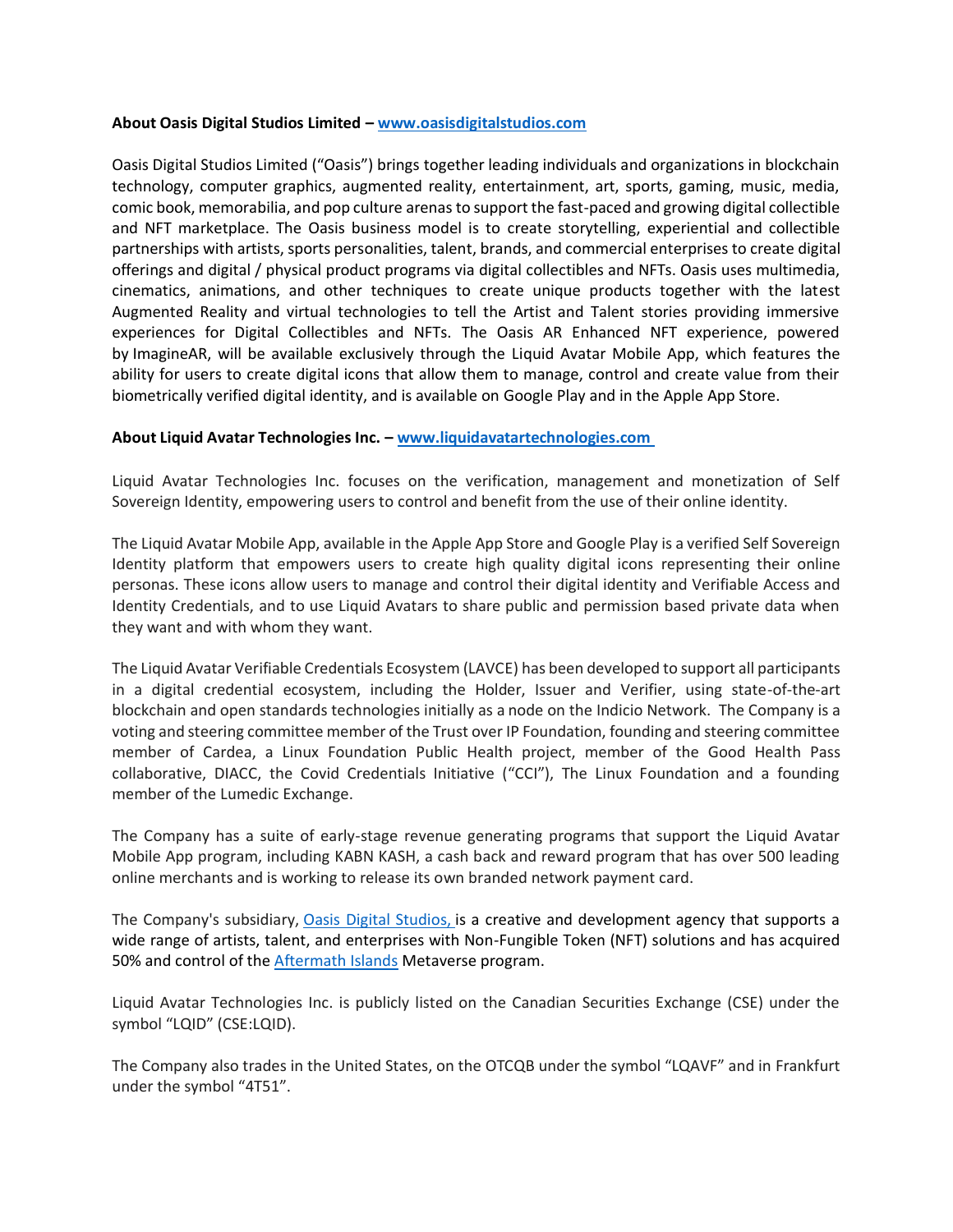If you have not already joined our mailing list and would like to receive updates on Liquid Avatar Technologies Inc., please [click here](https://hello.liquidavatar.com/liquid-avatar-updates) to join!

For more information, please visit [www.liquidavatartechnologies.com](https://liquidavatartechnologies.com/)

**For further information, please contact:** David Lucatch Chief Executive Officer 647-725-7742 Ext. 701 [ir@liquidavatar.com](mailto:ir@liquidavatar.com)

**US and Canadian Media Contact**: Nicole Rodrigues NRPR Group [nicole@nrprgroup.com](mailto:nicole@nrprgroup.com) 

*The CSE has not reviewed and does not accept responsibility for the adequacy or accuracy of this release.*

*All websites referred to are expressly not incorporated by reference into this press release.*

#### **Forward-Looking Information and Statements**

This press release contains certain "forward-looking information" within the meaning of applicable Canadian securities legislation and may also contain statements that may constitute "forward-looking statements" within the meaning of the safe harbor provisions of the United States Private Securities Litigation Reform Act of 1995. Such forward-looking information and forward-looking statements are not representative of historical facts or information or current condition, but instead represent only the Company's beliefs regarding future events, plans or objectives, many of which, by their nature, are inherently uncertain and outside of the Company's control. Generally, such forward-looking information or forward-looking statements can be identified by the use of forward-looking terminology such as "plans", "expects" or "does not expect", "is expected", "budget", "scheduled", "estimates", "forecasts", "intends", "anticipates" or "does not anticipate", or "believes", or variations of such words and phrases or may contain statements that certain actions, events or results "may", "could", "would", "might" or "will be taken", "will continue", "will occur" or "will be achieved".

The forward-looking information and forward-looking statements contained herein include, but is not limited to, statements regarding the future launch of in-game activities, sales of digital and physical collectibles, Non-Fungible Tokens and other related products through Oasis Digital Studios and / or its clients, partners and other service providers, statements regarding the future capabilities of LAVCE or the operation of an Indicio Network Node, expected geographic expansion, the ability of the Company to generate revenues, roll out new programs and to successfully achieve business objectives, and expectations for other economic, business, and/or competitive factors.

By identifying such information and statements in this manner, the Company is alerting the reader that such information and statements are subject to known and unknown risks, uncertainties and other factors that may cause the actual results, level of activity, performance, or achievements of the Company to be materially different from those expressed or implied by such information and statements.

Although the Company believes that the assumptions and factors used in preparing, and the expectations contained in, the forward-looking information and statements are reasonable, undue reliance should not be placed on such information and statements, and no assurance or guarantee can be given that such